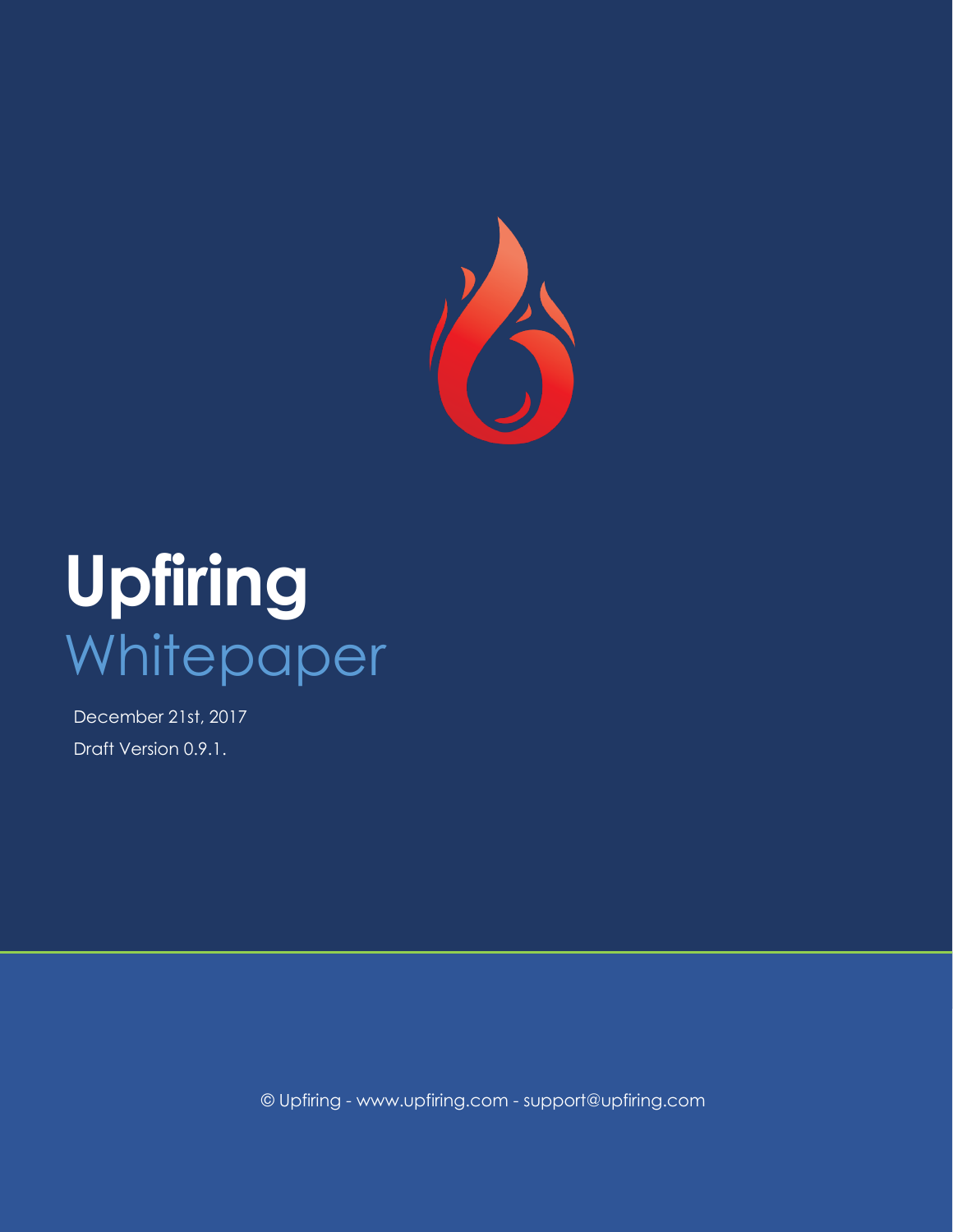© 2017 Upfiring affiliate company. All rights reserved.

#### **Trademarks**

Upfiring, Upfire tokens (UFR), and all associated logos are registered trademarks of Upfiring. All other trademarks or registered trademarks are the property of their respective owners.

#### **Disclaimer**

The information provided in this document is provided "as is" without warranty of any kind. Upfiring disclaims all warranties, either express or implied, including the warranties of merchantability and fitness for a particular purpose. In no event shall Upfiring be liable for any damages whatsoever including direct, indirect, incidental, consequential, loss of business profits or special damages, even if Upfiring or its suppliers have been advised of the possibility of such damages.

This is a preliminary draft. The ideas and specifications proposed in this draft may be considered highly conceptual, and are subject to significant revision or change based on further discussions with partners, advisors and the Upfiring community.

#### **Document Lifetime**

Upfiring may occasionally update online documentation as the company and app change over time, and in between releases of the related software. Consequently, if this document was not obtained recently, it may not contain the most up-to-date information. Please refer to www.upfiring.com for the most current information.

**Product information** — Documentation, release notes, software updates, and information about Upfiring products, licensing, and service, will be able to be found at the Upfiring website:

http://www.upfiring.com

**Technical support** — Available as soon as the app launches.

#### **Your comments**

Your suggestions will help us continue to improve the accuracy, organization, and overall quality of the user publications. Please send your opinion of this document to:

#### tyler@upfiring.com

If you have issues, comments, or questions about specific information or procedures, please include the title and, if available, the part number, the revision, the page numbers, and any other details that will help us locate the subject that you are addressing.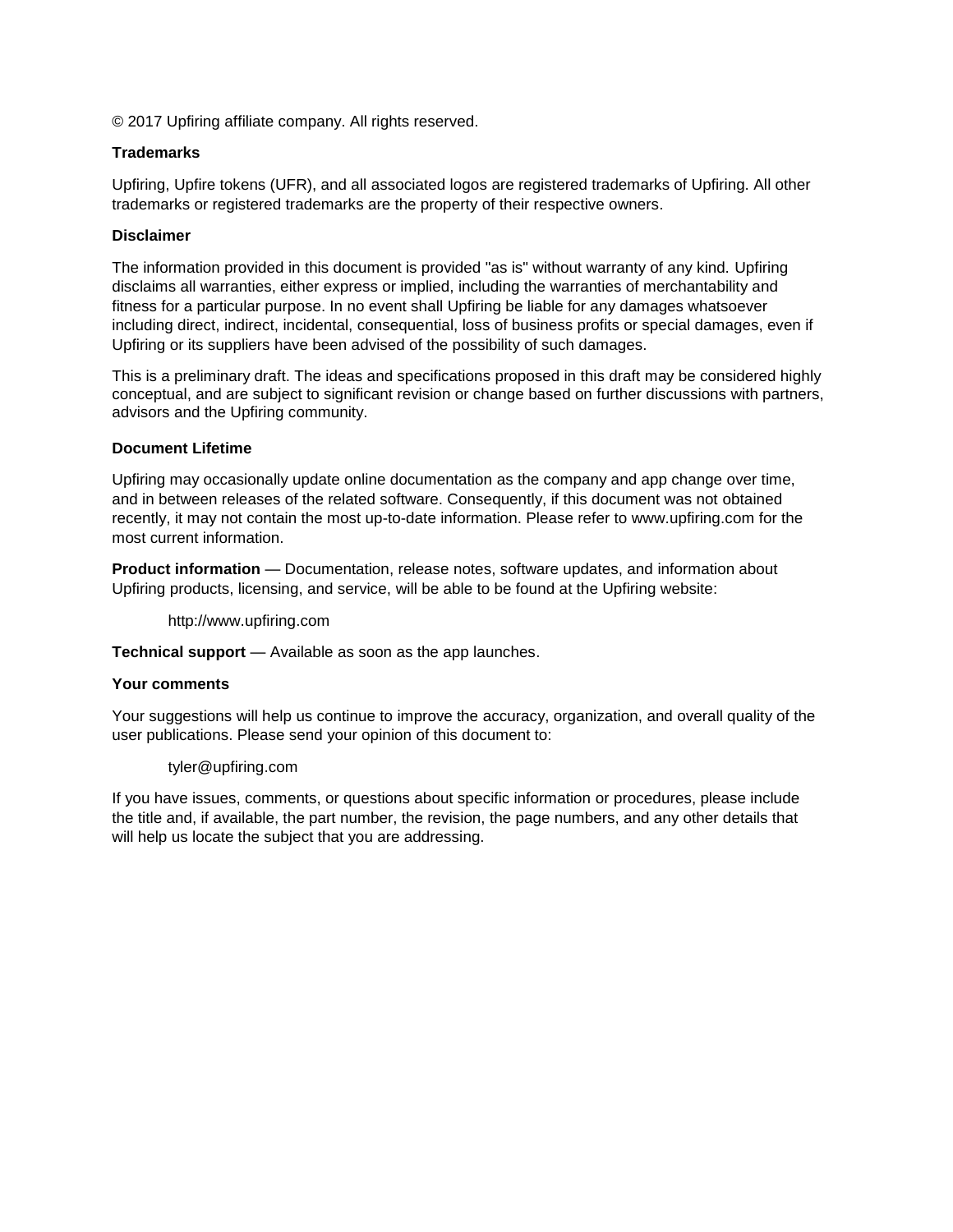# **Table of Contents**

| $6 -$ |  |
|-------|--|
|       |  |
| 8     |  |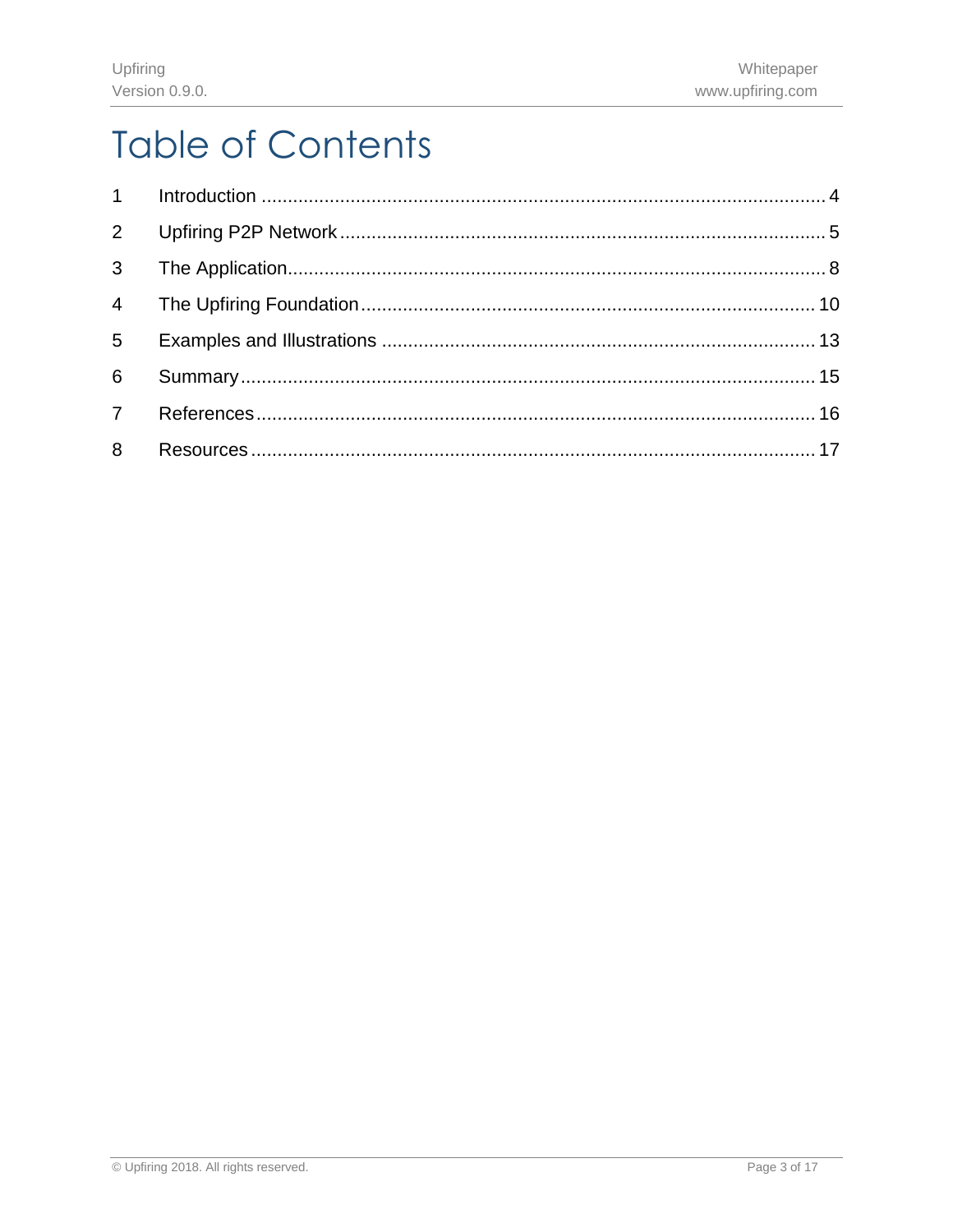# <span id="page-3-0"></span>1 Introduction

### 1.1 Abstract

Upfiring is a peer-to-peer (P2P) distributed file-transferring platform designed at its core to enhance the way files are shared between users. By decentralizing the file-sharing process, Upfiring completely removes the middleman and allows users to directly exchange information via the blockchain network. Upfiring utilizes the Ethereum ecosystem as its primary platform for transaction-processing [11]. By encrypting communications on the blockchain and allowing nodes to communicate directly, Upfiring can function as a fully-decentralized exchange for files and value transactions - allowing users to download or seed their own files at will. Distributed networks are able to collaborate in a trustless manner without a single point of failure [1]. In addition, smart contracts regulate all transactions by overseeing the encryption of files, verifying proof-of-ownership, and guaranteeing a seamless transfer of value. The use of smart contracts allows for the objective management of transactions without requiring authoritative supervision. The emergence of these technologies have reflected a much greater attitude shift towards the use of the internet – the growing preference for decentralized, trustless applications over centralized, third-party-controlled services.

This paper seeks to provide an overview of the Upfiring protocol and explain its underlying technology and functionality in detail. We will break down the application's key components, compare it to existing non-blockchain P2P file-sharing applications, and explain how Upfiring's unique approach to decentralized, contract-driven incentivization seeks to transform the blockchain file-sharing space.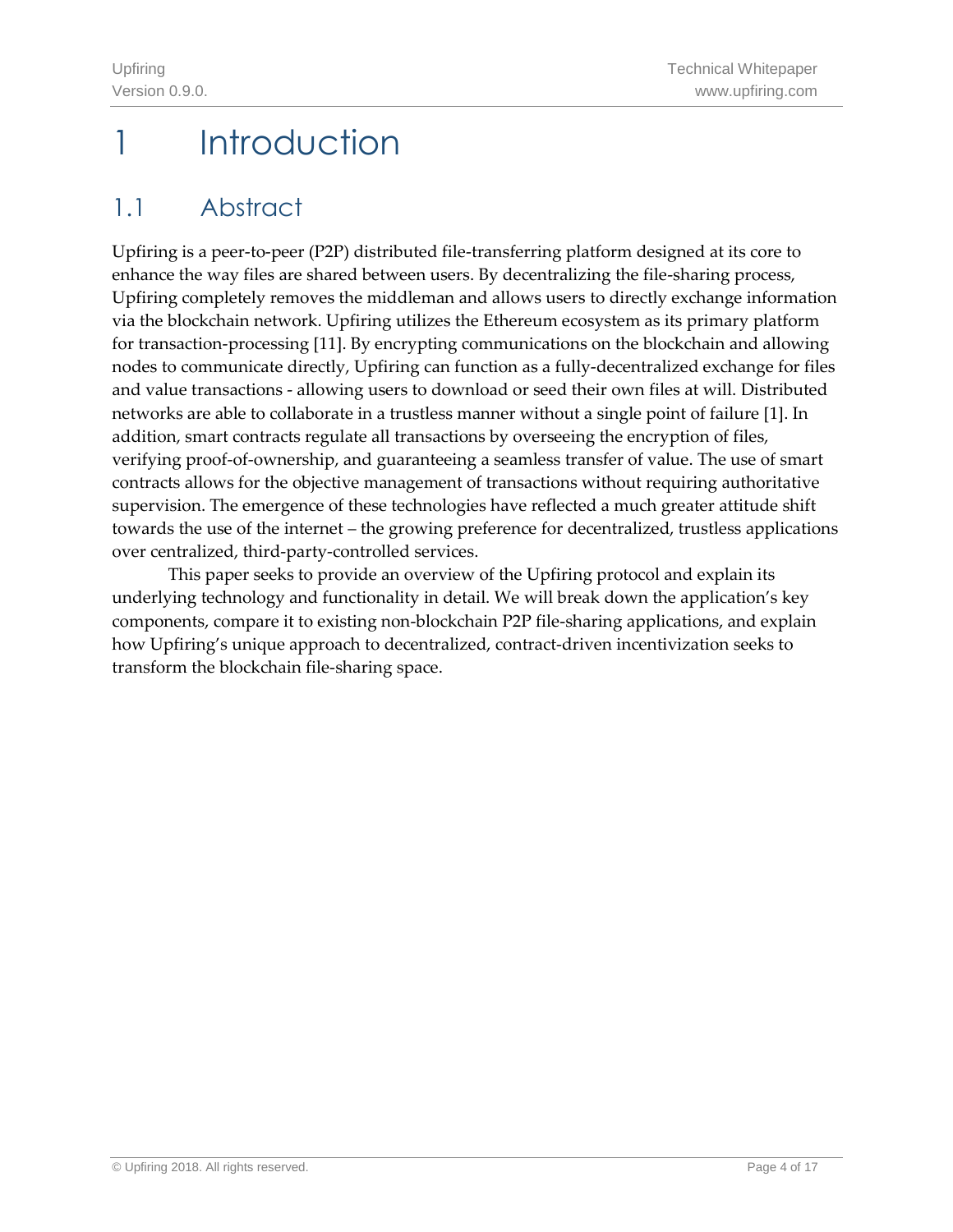# <span id="page-4-0"></span>2 Upfiring P2P Network

#### **Upfiring emphasizes connecting and communicating as a means of creating value.**

Intellectualist John Quiggin once emphasized that the largest breakthroughs happen when people can freely share and communicate within communities:

["Throughout the history of the Internet, most of the innovation has come as a byproduct of efforts to facilitate communication within social groups of various kinds (academics, bloggers, peer-to-peer file sharing), rather than as the result of profitoriented investment. Rather than taking the lead, the business and government sectors have adopted innovations developed in Internet communities, and realised significant productivity gains as a result."]

### 2.1 A New Way to Envision File-Sharing

What if you could bring everyday file-sharing to the worldwide free market and allow users to freely exchange files on a decentralized marketplace? This was the idea that set Upfiring into action in early 2016. The file-sharing industry has long been a victim of shutdowns, government interference, and strict regulations stemming from centralization.



*[10] Depicts a fully decentralized P2P architecture* 

By removing the central server and allowing nodes in the network to communicate directly without outside interference, Upfiring aims to revolutionize the way the world thinks about file-sharing. Disrupting this market is a multibillion-dollar venture. In the long-term, Upfiring aims to become the leading file-sharing platform for users around the world. The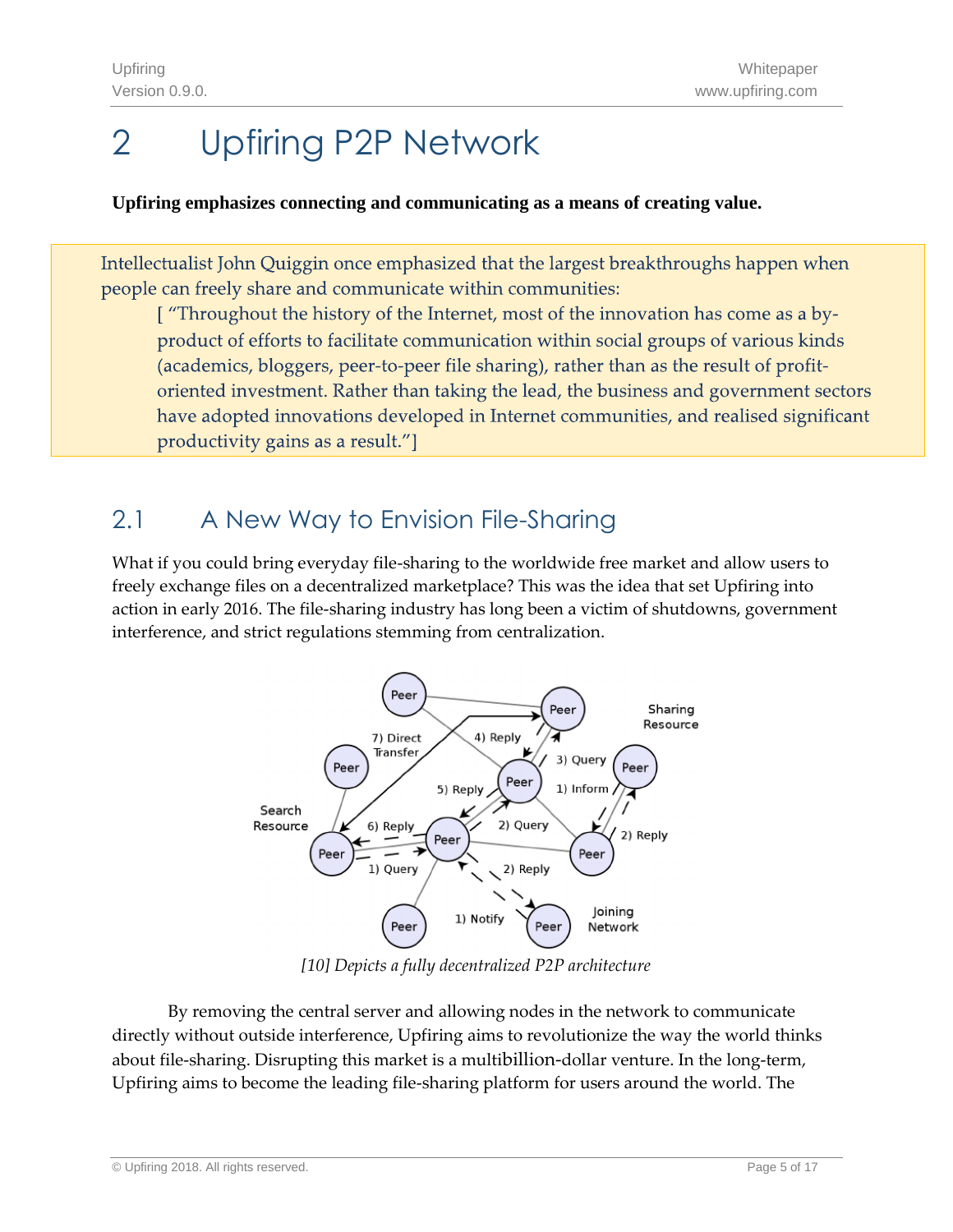network utilizes redundancy and breaks files into fragments that are distributed across the network, further strengthening security [1].

### 2.2 Upfire Tokens – A Brief Overview

Upfire (UFR) tokens are the core of Upfiring's incentivization protocol. Users can "spend" UFR in exchange for files being offered by other users on the network. To accumulate UFR, users can share files with the network (seeding) and be rewarded with UFR each time their file is downloaded. UFR can also be acquired on numerous cryptocurrency exchanges on the web, and will be directly exchangeable for Ethereum.

### 2.3 Uses Cases

Early versions of Upfiring will support the sharing of "safe" file types (.doc, .pdf, .wav), .torrent extensions, and magnet links. We plan to expand support for other types over time. Some use case examples include university students sharing large documents with one another without the file-size limitations of services like Dropbox, artists sharing their own music, writers sharing their work, and programmers releasing applications/browser extensions. In each of these cases, users will proactively accumulate UFR tokens as a reward for using the network. Because the community is in full control of the platform, the possibilities for growth are endless.

### 2.4 Incentivization of file-sharing and seeding protocols

Perhaps one of the greatest solutions that Upfiring offers to the current state of file-sharing is the incentive to seed files. Traditional torrent and file-sharing programs offer no incentive to seed files after a download is completed, often resulting in long download times for users or the complete inability to download files altogether [2]. By tokenizing this aspect of the file-sharing protocol, users can download huge amounts of information from the network at very little cost, while providing passive rewards to those who choose to seed and share their files with the network.

### 2.5 Decentralization as core-component of file-sharing

It is our strong belief that file-sharing should be decentralized and utilize blockchain technology for maximum security. Traditional file-sharing protocols are vulnerable to breaches of security and shutdowns that will be non-issues for Upfiring users [4]. Because the network will be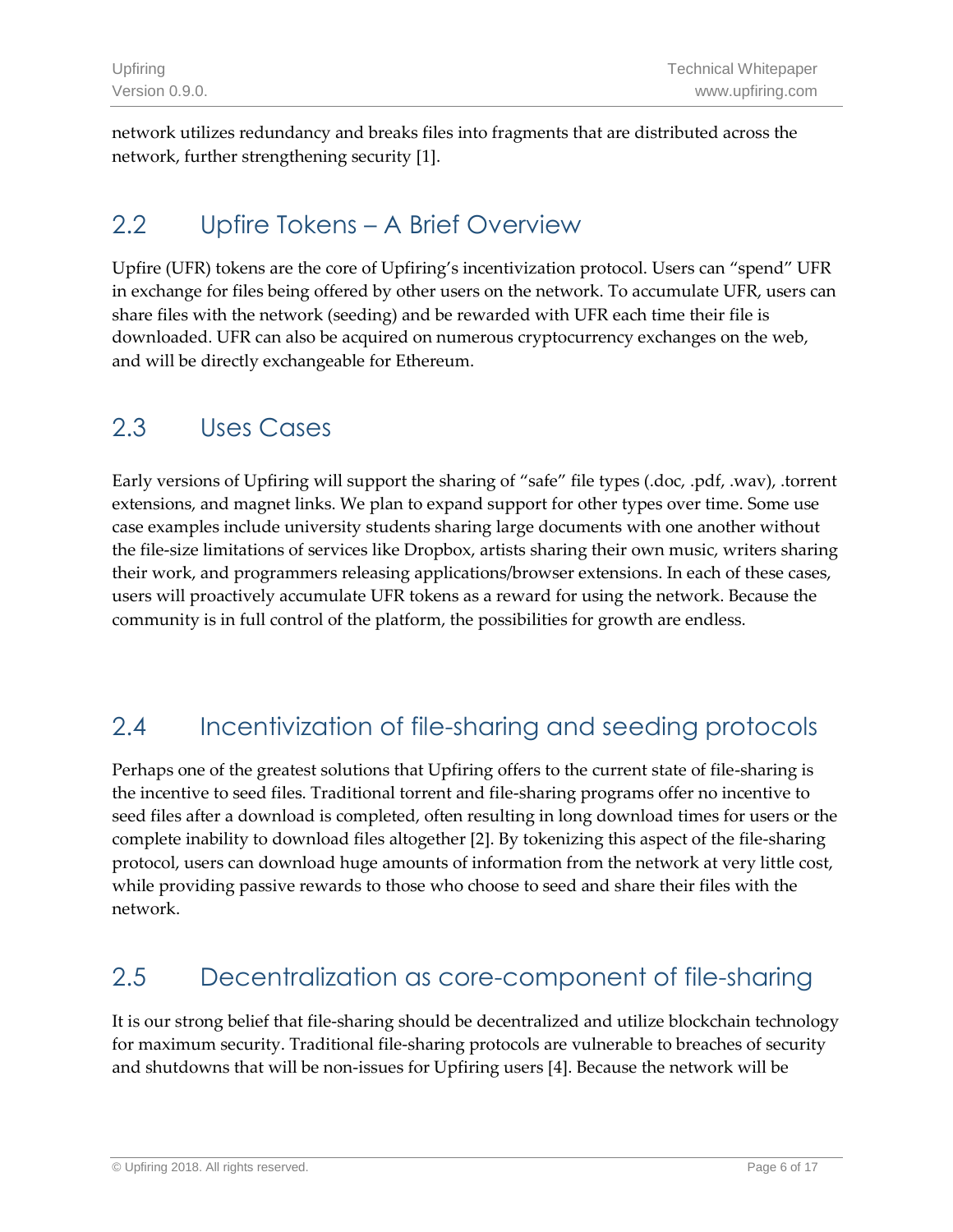decentralized and run on the Ethereum blockchain, there is no central point of failure - making the network extremely resilient and reliable [11].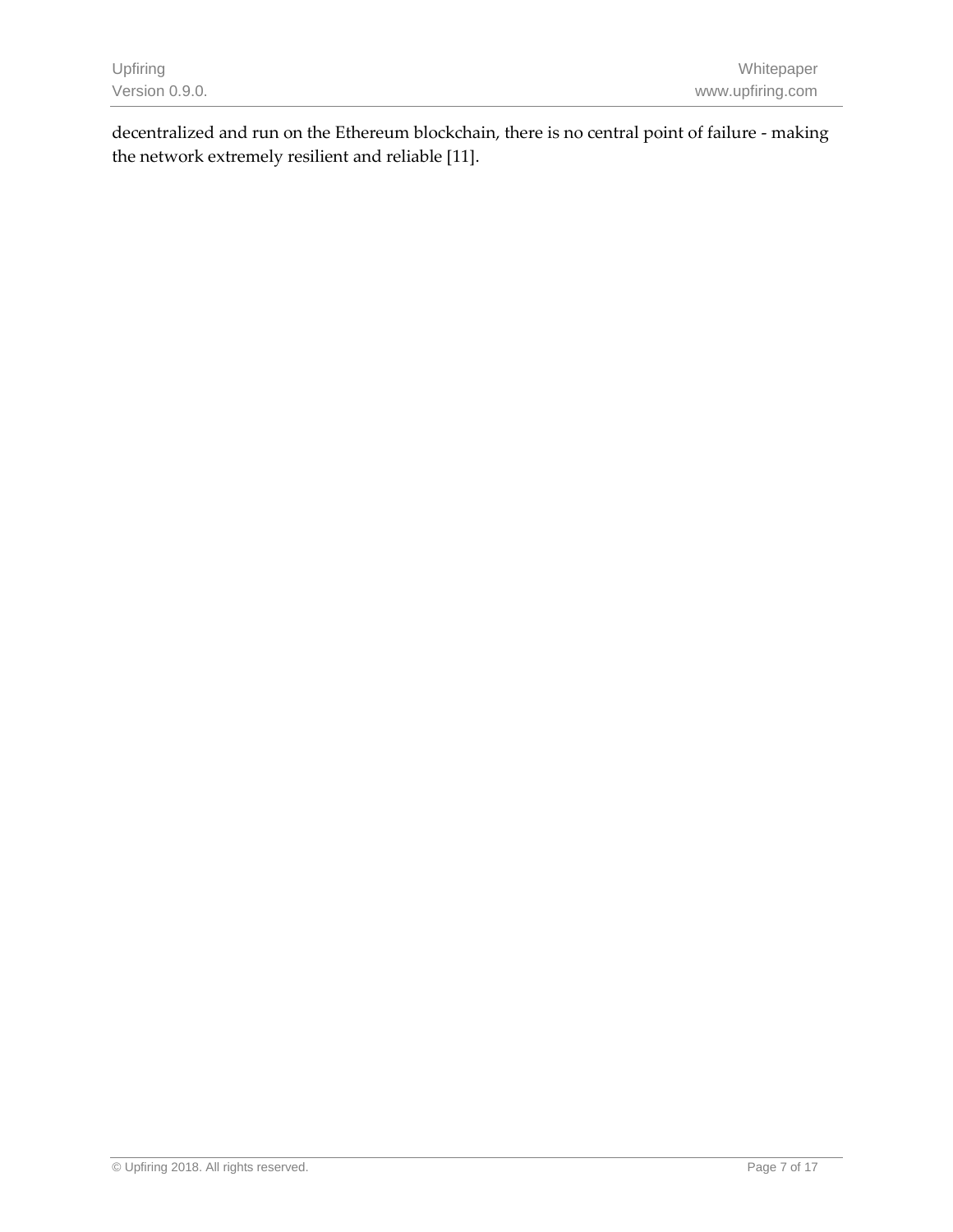# <span id="page-7-0"></span>3 The Application

### 3.1 Features

Upfiring will employ several technologies to create a successful peer-to-peer system:

- 1. Block Exchanges allows for peers to trustlessly distribute pieces of files to each other. This technology can track the availability of file pieces and order them efficiently.
- 2. Node Identities Nodes will be identified by a node\_id, which will be cryptographically hashed to create a public-key. Nodes first exchange public keys on initial contact.
- 3. Network Upfiring uses a hash checksum to check the integrity of messages, and can provide reliability through uTP (LEDBAT) or SCTP
- 4. Smart Contracts UFR as a distributed ledger upon successful completion of the proofof-transfer protocol, UFR tokens are sent from the downloaders UFR wallet to the seeders wallet across the blockchain.
- 5.

### 3.2 Proof-of-storage and Proof-of-transfer

Proof-of-storage (also known as proof-of-space) protocols are periodically run to check for changes on the network and to authenticate seeded files. Proof-of-transfer protocols consist of several smaller methods that run during each step of the file-transferring process to ensure that transactions are completed in their entirety [6]. Both proof-of-storage and proof-of-transfer results are published to the blockchain and all transactions will be verifiable, ensuring that UFR tokens are transferred appropriately [8].

### 3.3 Roadmap

| Date          | Release                                        |
|---------------|------------------------------------------------|
| June 2016     | Idea, planning, inception, concept development |
| December 2016 | Concept validation                             |
| April 2017    | Upfiring project revealed                      |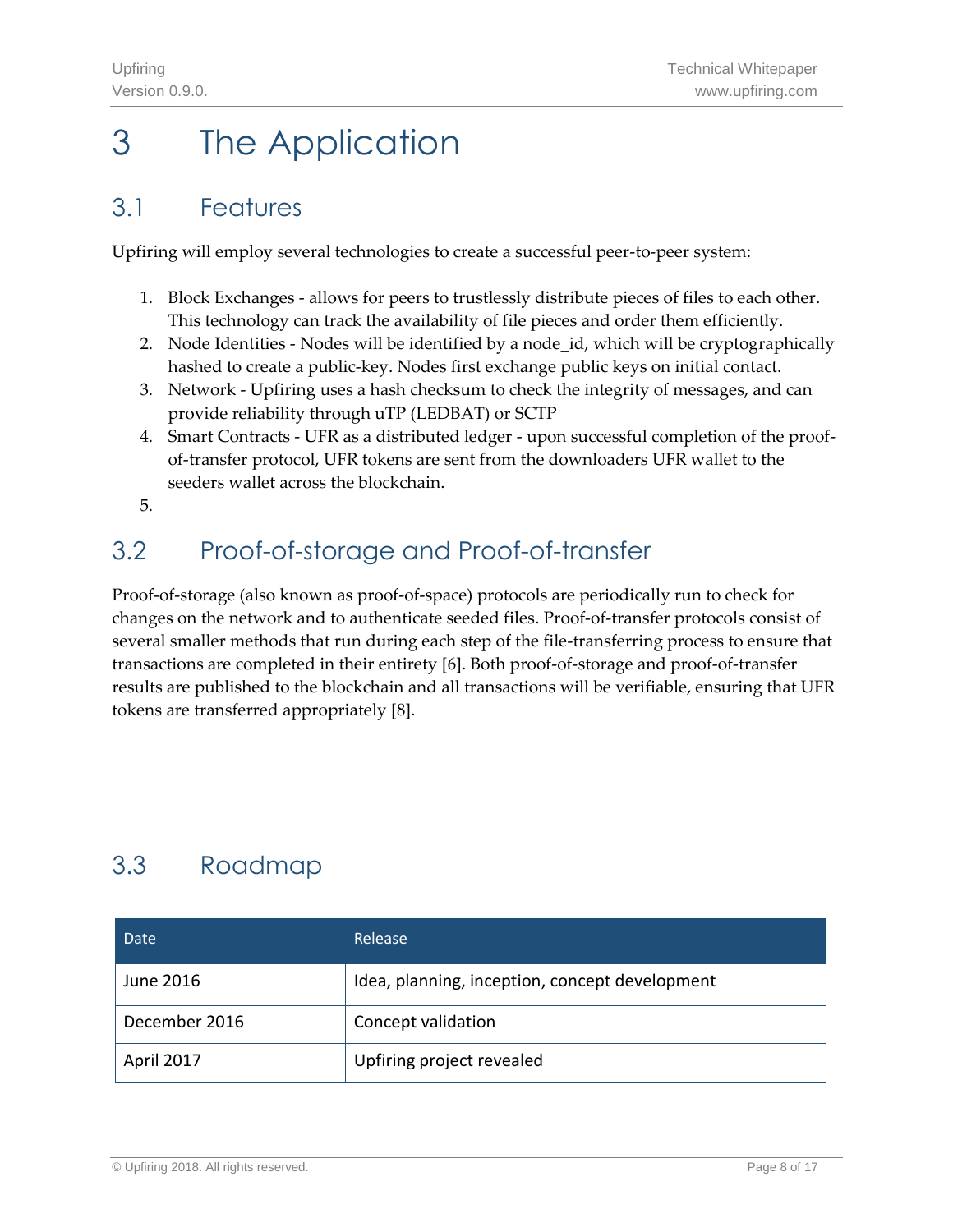| May 2017             | Initial website launch                                    |
|----------------------|-----------------------------------------------------------|
| June 2017            | Whitepaper released                                       |
| October 2017         | UFR Contribution Period v.1.0.                            |
| End of Q1 2018       | Upfiring Application v1.0.0 release                       |
| $Q2$ 2018 - Onwards* | Application upgrades & further releases, community growth |

\*Roadmap will be updated upon Upfiring Application v1.0.0 release with a more detailed future plan for upgrades, feature enhancements, and project goals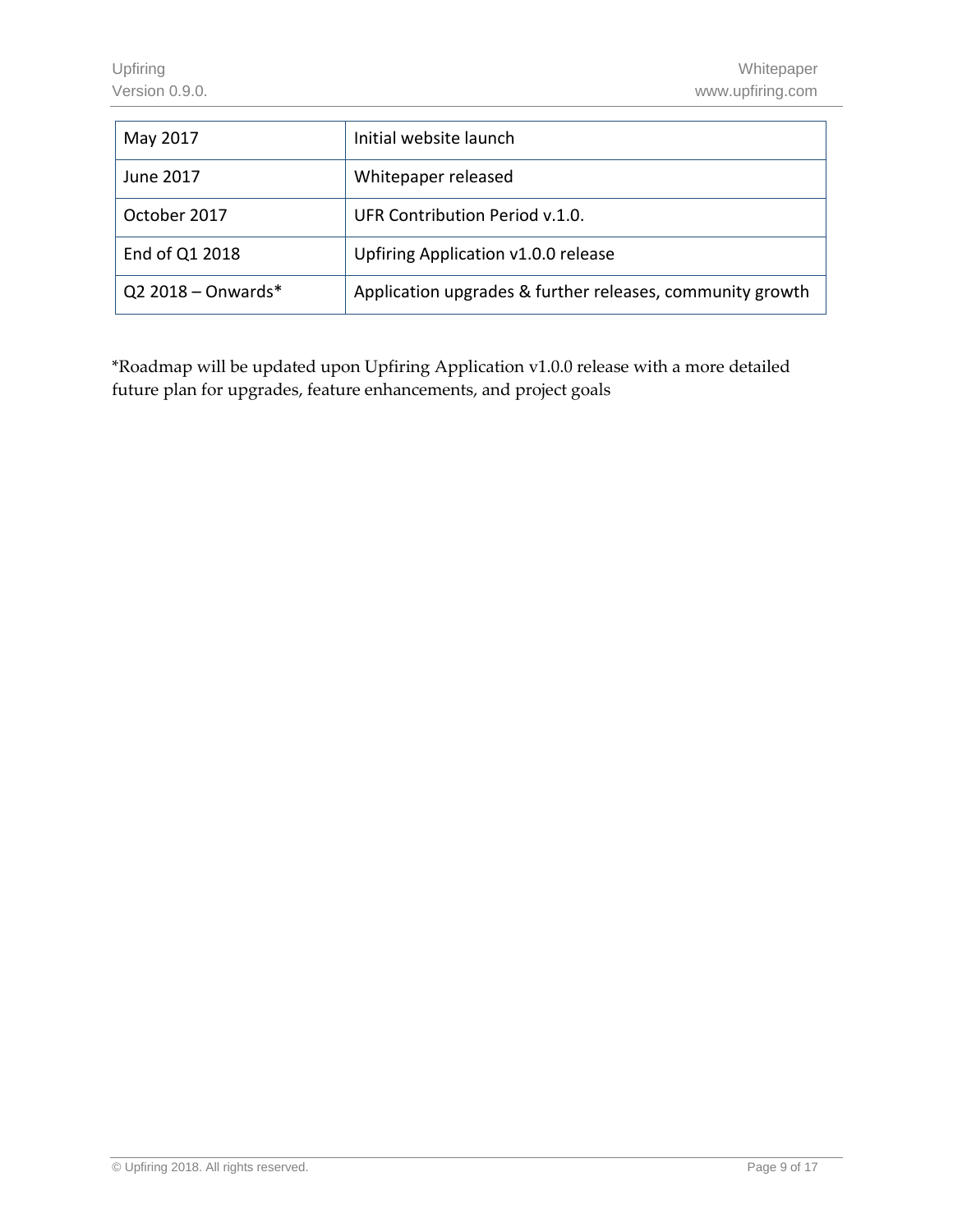## <span id="page-9-0"></span>4 The Upfiring Foundation

### 4.1 Upfiring Tokens (UFR) – Smart tokens

Upfire tokens are for sole use on the Upfire network. Users should not buy Upfire tokens with the expectation of profit.

Upfire tokens (UFR) are ERC20-standardized and EIP-228-standardized tokens used to power movement on network. Users can earn UFR tokens by seeding files and renting their disk space to the network for any period of time.

### 4.2 UFR ICO Crowdsale Objectives

The purpose of the UFR ICO crowdsale is to distribute UFR tokens to the market. We seek to obtain the necessary funding to drive the continuous development of the application as well as maintain standard business functions. By contributing to the crowdsale, contributors are procuring coins that can be used on our network and should not be doing so with an expectation of profit. Coin value may change at any time based on naturally assessed market value and has no intrinsic worth besides its use on the Upfiring network.

#### 4.2.1 Contribution Period V.1.0 Statistics

- ❖ ICO: October 3rd (12:00 PM EST) to October 31st (11:59 AM EST)
- ❖ Exchange Rate: 15,000 UFR: 1 ETH
- ❖ Recommended gas limit is 300000
- $\div$  Can send Ether directly to the smart contract allow up to 7 days from the time the contribution period ends to receive UFR tokens to your Ethereum address. Please be sure to send Ether from a wallet and not Coinbase or an exchange
- ❖ 844.01973 Ethers were generated from contract contributions. All transactions can be viewed on [Etherscan.](https://etherscan.io/token/0xea097a2b1db00627b2fa17460ad260c016016977)
- ❖ BTC, ETH, and LTC contributions were accepted briefly at the start of the crowdsale, sent directly to our addresses instead of the contract. During this time, 0.07255 BTC, 6.46959 ETH, and 39.49 LTC were raised and UFR tokens were generated and sent to contributors by the contract.
- ❖ 13,275,270.1382 UFR was generated in total between ETH smart contract, BTC, ETH, LTC, and bounty campaign contributions, held between 422 addresses.
- ❖ Bounty Campaign UFR will be generated in the week following the crowdsale. After the Bounty Campaign concludes, the contract will be finalized. UFR cannot be transferred between addresses until this time.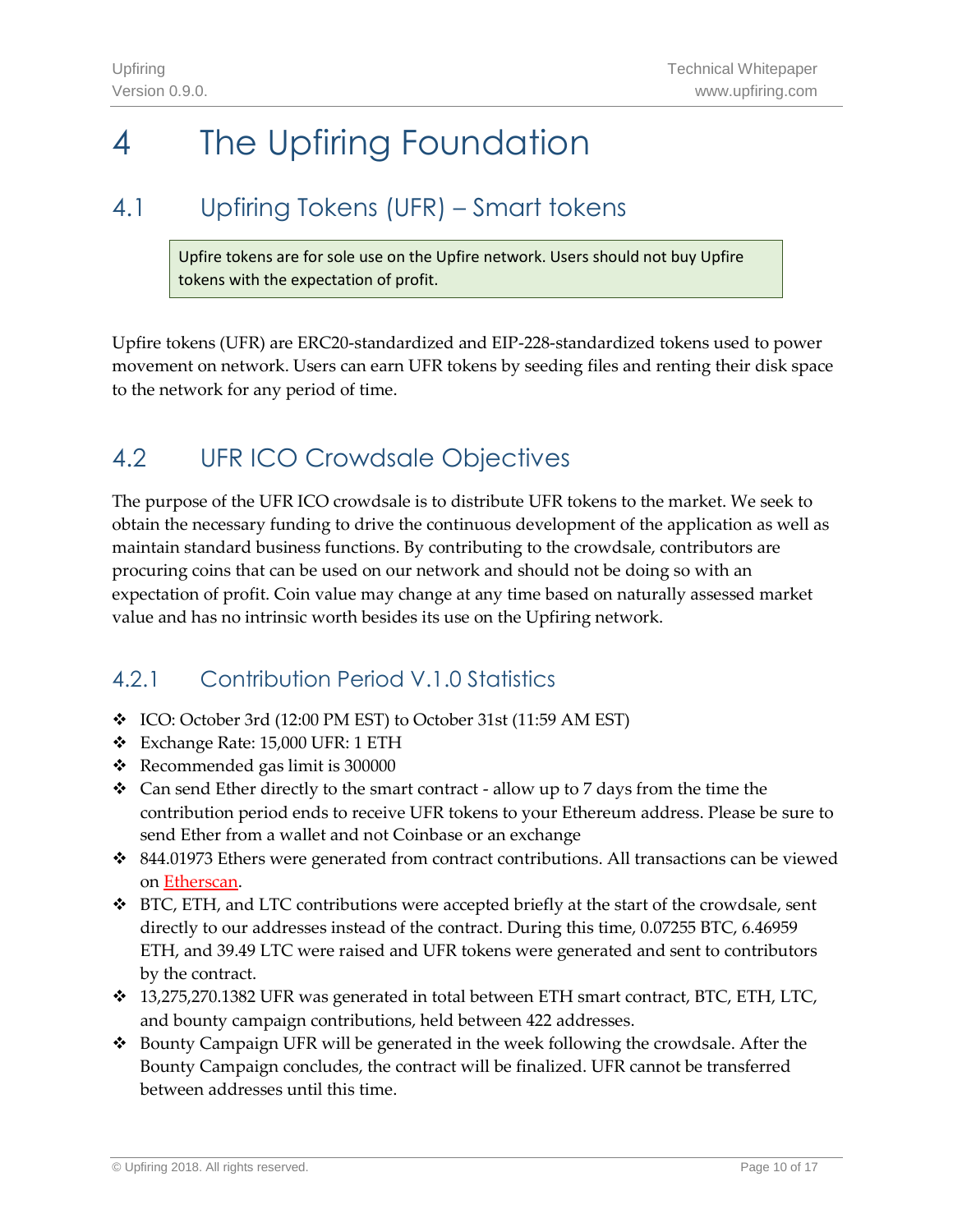$\div$  400 million UFR was generated as a reserve. This UFR will not be in circulation when trading goes live. Because the hard cap was not reached, a large portion of this UFR is set to be burned in order to scale down the total supply. In addition, the total UFR held by team members and developers will be scaled down to 19% of the new total supply.

### 4.3 Additional Statistics – UFR tokens & burn event

- ❖ A token burn took place on November 19<sup>th</sup>, 2018 following completion of the contribution period to burn excess UFR.
- ❖ The circulating supply was reduced to 24,000,000 UFR.
- ❖ 14.4 million UFR distributed in Contribution Period v.1.0.
- ❖ 1.44 million UFR reserved for potential in-app purchasing of tokens (later application versions)
- ❖ 3.6 million UFR Reserved for potential Contribution Period v2.0\*\*
- $\div$  4.56 million UFR reserved for founders (released over the course of 2 years upon completion of key milestone events such as application release and major upgrades)
- ❖ One additional contribution period may be hosted. This will only occur after the deployment of key application milestones and in the event that additional funding is necessary to complete the project

\*\*Contribution Period v.2.0 has been ruled out. 1/3 of the UFR initially designated for this purpose will be used to help facilitate and fund new exchange listings (if necessary). The remaining 2/3 of the UFR will be stored in reserve until a more detailed plan is created for its use. It may be used to help facilitate partnerships with existing P2P networks and communities after release of the application.

### 4.4 Adaptation of development to account for funds raised

Contribution Period v1.0. did not reach its funding hard cap, and less funds were raised than initially expected. The contribution period did raise enough to continue forward with development. However, several modifications have been (and will continue to need to be) made in order to ensure the successful development of the application. A major update to the development plan is the removal of the iOS and Android applications from the roadmap. The main focus of development will be on the Desktop application, which will function on Windows, MacOS, and Linux environments. A mobile application may still be developed at a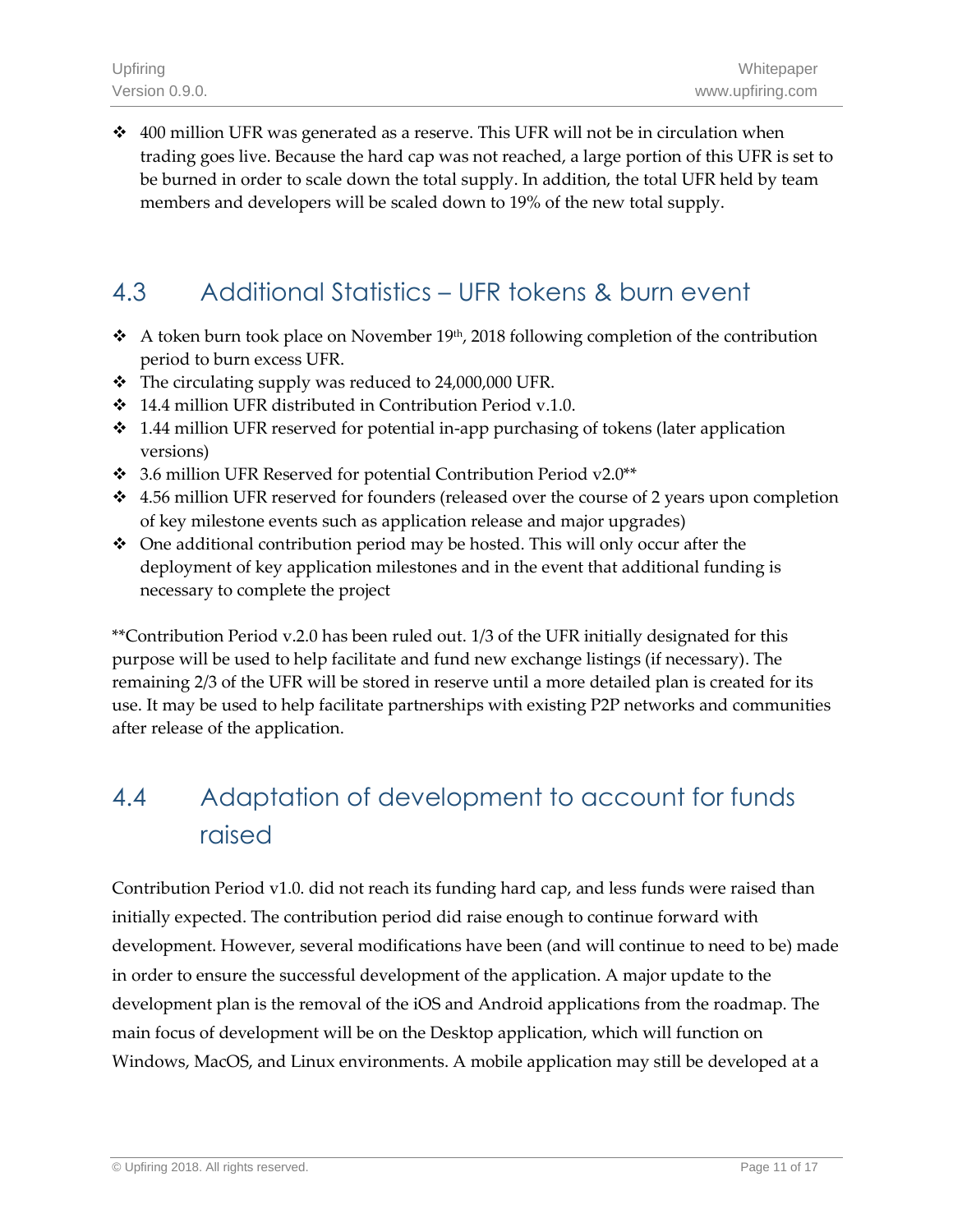later date, but will not be available upon initial application release. In addition, and when necessary, some work may need to be outsourced as well.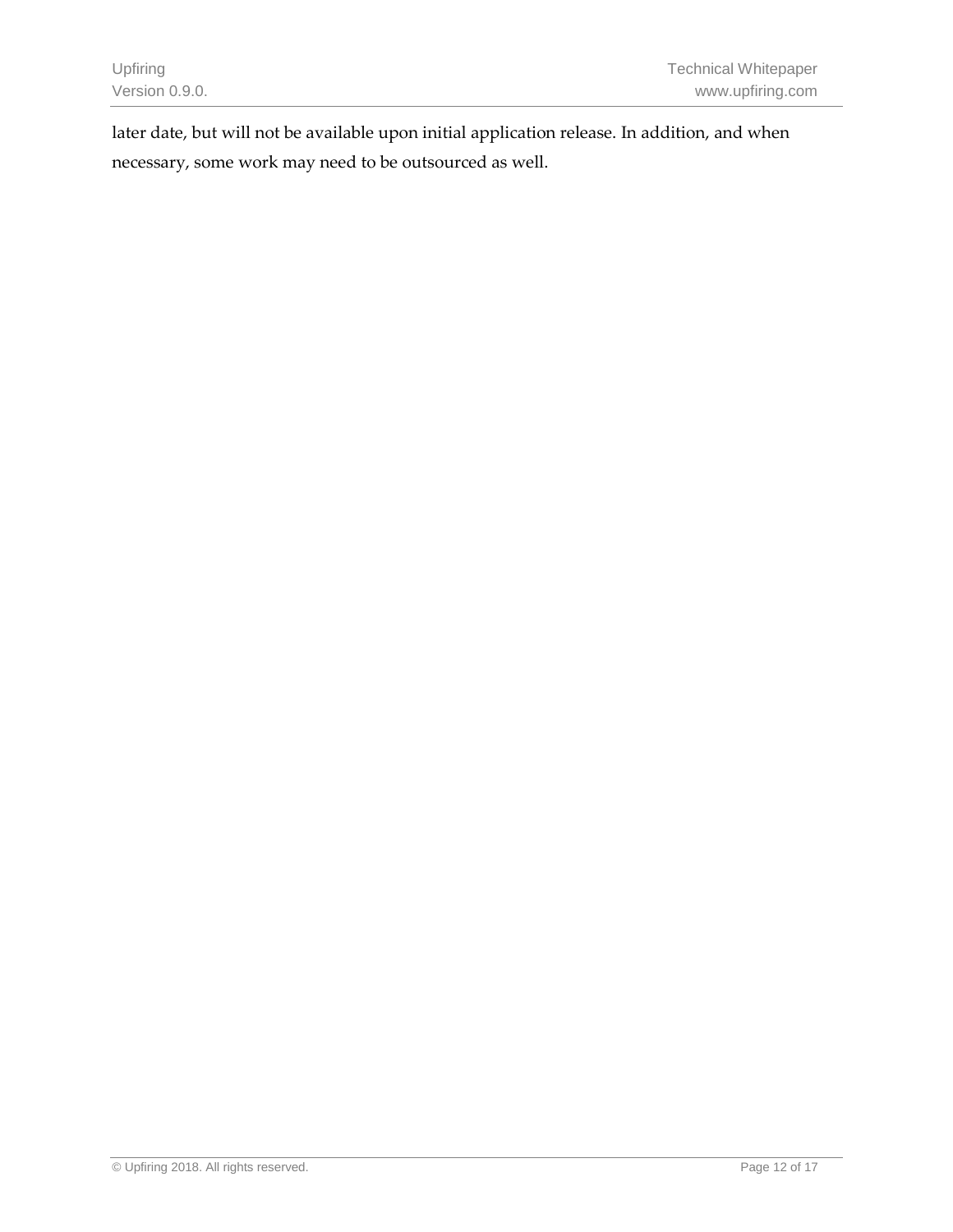### <span id="page-12-0"></span>5 Examples and Illustrations

A main focus of Upfiring will be ease of use for the end-user. Many blockchain applications are incredibly complicated to set up and get running – we want Upfiring to work right out of the box for everyone, on any device.

### 5.1 Upfiring vs. Traditional P2P File-Sharing Services

Upfiring will share and support many of the common features of modern-day P2P file-sharing applications, including seeding, searching, downloading, ratings, and peer evaluation. However, Upfiring offers several inherent features that make the application more powerful than that of major competitors. Through tokenized exchanges, peer and file-ratings, extensive spam filters, and encryption, file-transfers will be both easier to carry out and far safer for the average user. Rather than paying a subscription fee or "purchasing" files, UFR tokens are simply sent to the network as gas to power file-transfers, which then initiates the movement of the files amongst nodes. Upon completion of the transfer, the seeder is then credited with the majority of these tokens.

### 5.2 Network Reputation & Rating System\*

As a decentralized application, a rating system is necessary to establish trust between clients and hosts. The rating system for both files and users will also improve the quality of transactions on the network. After receiving a file, users will be able to submit an optional, public trust rating and feedback for the user and the file that will be visible to all other users. This will help keep the network free of any unwanted or untrustworthy activity. As a secondlayer of defense, algorithms to detect and test potentially malicious files will be employed to mark these types of files with the appropriate warning.

\*The rating system may not be available upon the initial release of the application, and may be added in to future releases.

### 5.3 Security

Encryption wraps the file securely throughout the entire transfer process across the network, keeping its contents safe until it is reassembled and unlocked at its final destination node. As such, all aspects of the file will be completely unreadable (including contents like the file name and description) to anyone not directly involved the transaction between the seeder and downloader [5]. This protocol protects the integrity and anonymity of the Upfiring network as a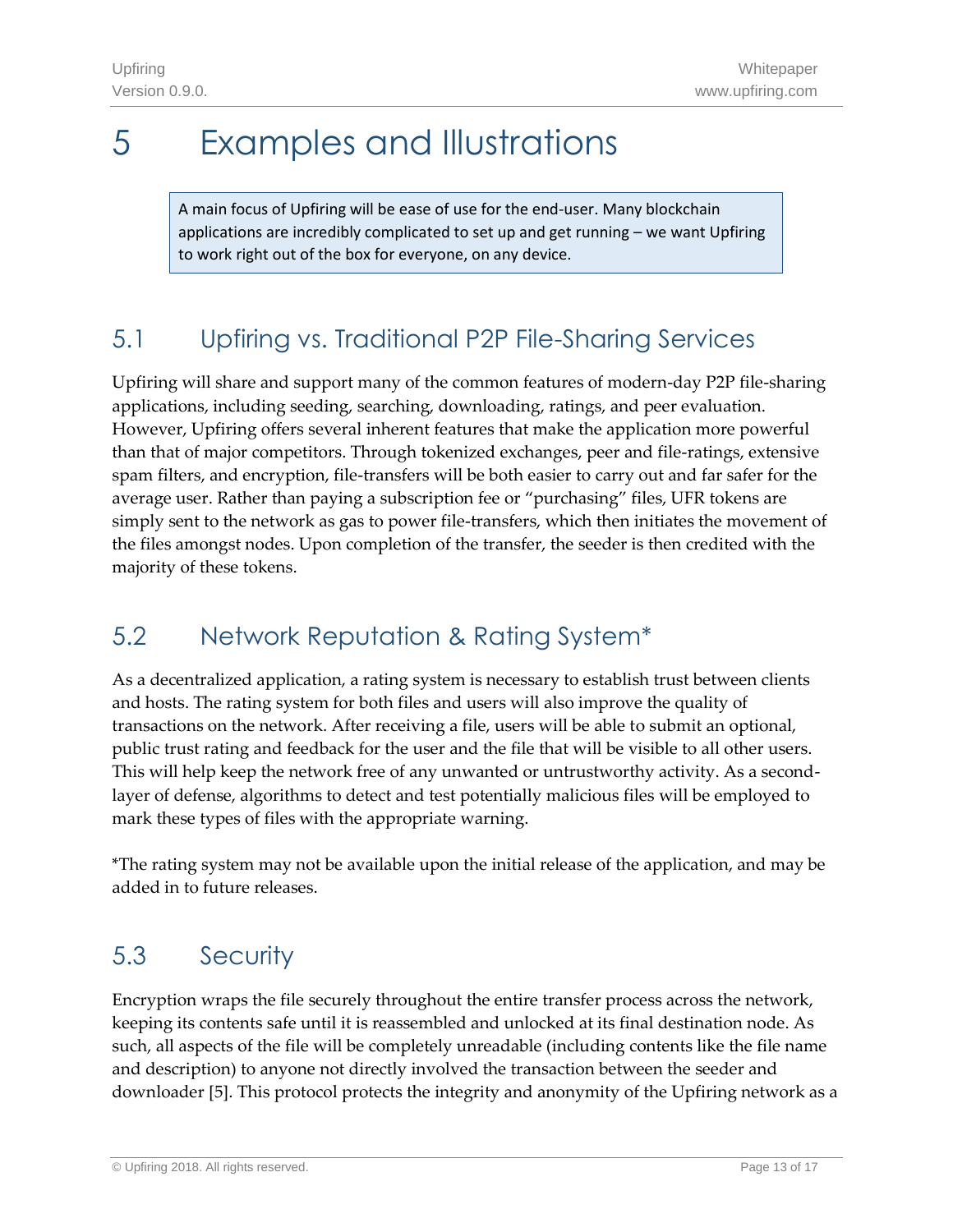whole and allows for movement to be completely decentralized and unregulated by any thirdparties.

### 5.4 Integration & Compatibility

The Upfiring Desktop Application will be available for Windows, MacOS and Linux operating systems with full functionality. As Ethereum development continues, we may extend two-way compatibility to a private sidechain of the blockchain [9].

### 5.5 File Smart Contracts

Two types of contracts will be distributed across the network - a contract to facilitate the movement of files between peers, and another to manage the exchange of UFR. Each file employs a Merkle root hash by breaking down the file into segments (of constant size) and forming a Merkle tree. File smart contracts store file size information that can be used to determine the UFR price, among other variables, between the seeder and their client. Transaction smart contracts will explicitly specify payout parameters and facilitate the exchange of UFR tokens. As development progresses, we plan to support customizable communitydriven smart contracts to allow users to create and adjust parameters themselves, and provide their own *Post, Get, Put,* and *Delete* methods [10].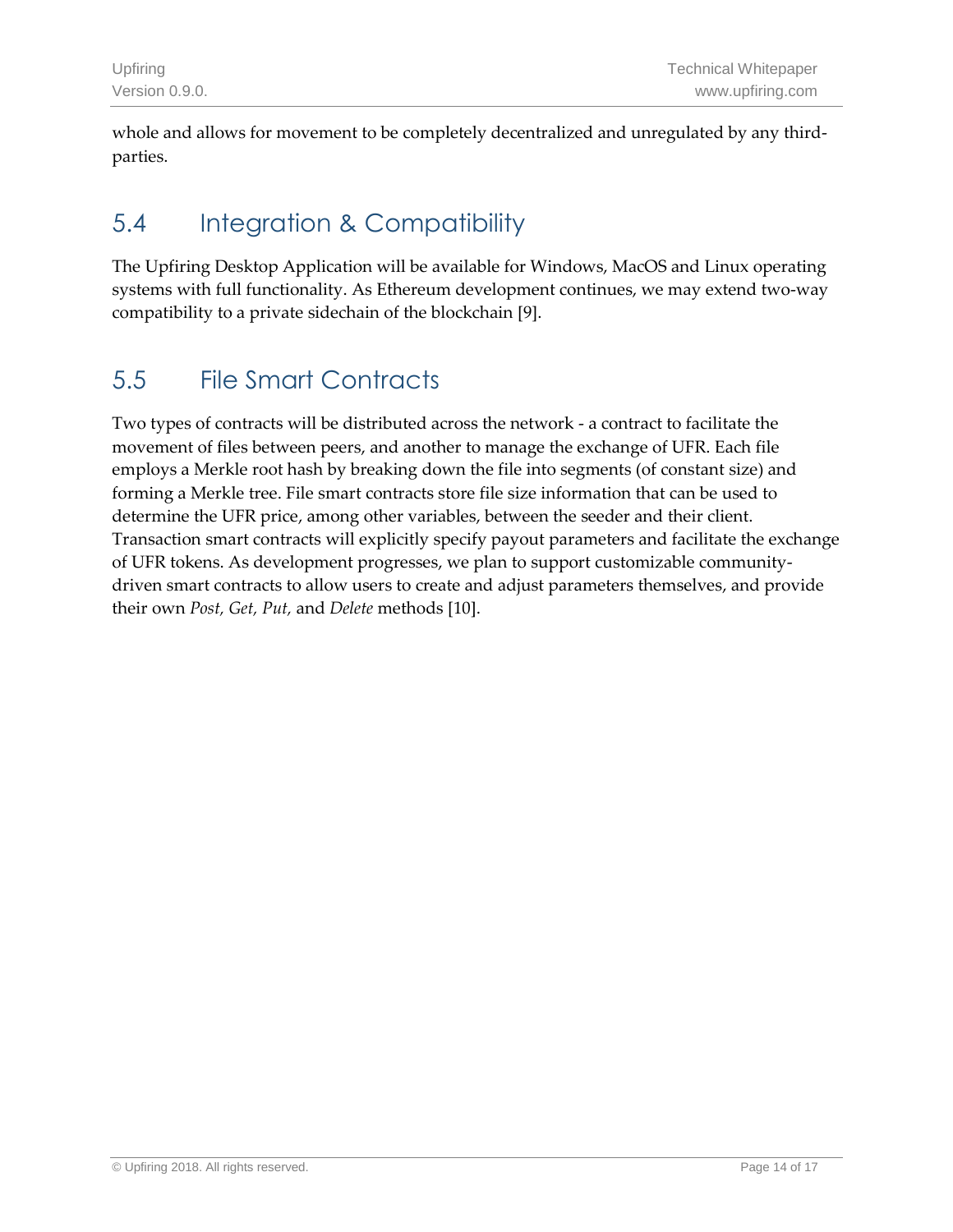# <span id="page-14-0"></span>6 Summary

Upfiring is an innovative upgrade to modern-day P2P file-sharing technologies and seeks to revolutionize the industry. We firmly believe that file-sharing should be decentralized and incentivized, and that the adoption of a blockchain and cryptocurrency for these purposes provides a huge potential for future growth. Incentivizing the file-sharing process will allow our network to grow at an exponential pace and ensure a competitive decentralized marketplace is established. The use of smart contracts will allow transactions to be verified and recorded on the public blockchain so that any disputes can be solved easily within the Upfiring community. We believe Upfiring will be the pioneer of incentivized blockchain file-sharing and are enthusiastic about establishing this platform in a trustless environment.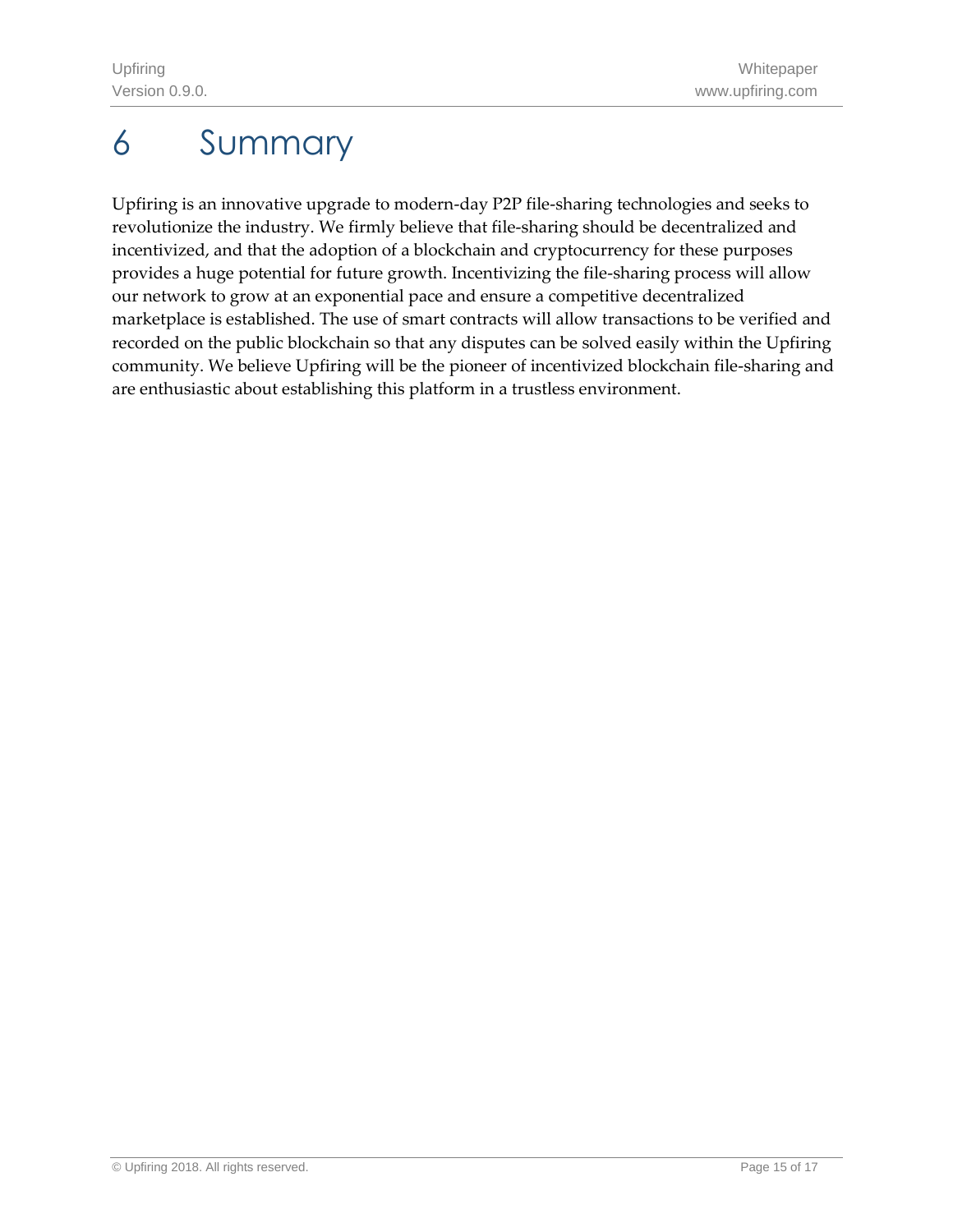# <span id="page-15-0"></span>7 References

[1] J. H. Howard, M. L. Kazar, S. G. Menees, D. A. Nichols, M. Satyanarayanan, R. N. Sidebotham, and M. J. West. Scale and performance in a distributed file system. *ACM Transactions on Computer Systems (TOCS),* 6(1):51–81, 1988.

[2] B. Cohen. Incentives build robustness in bittorrent*.* In *Workshop on Economics of Peerto-Peer systems*, volume 6, pages 68–72, 2003.

[3] D. Mazieres and F. Kaashoek. Self-certifying file system. 2000.

[4] Juan Benet. IPFS - Content Addressed, Versioned, P2P File System. 2014.

[5] I. Baumgart and S. Mies. S/kademlia: A practicable approach towards secure keybased routing. In *Parallel and Distributed Systems, 2007 International Conference* on, volume 2, pages 1–8. IEEE, 2007.

[6] Ari Juels and Burton S Kaliski Jr. Pors: Proofs of retrievability for large files. In *Proceedings of the 14th ACM conference on Computer and communications security*, pages 580–610. Acm, 2007.

[7] R.C. Merkle, Protocols for public key cryptosystems, In *Proc. 1980 Symposium on Security and Privacy, IEEE Computer Society*, pages 100-142, April 1980.

[8] Hovav Shacham and Brent Waters. Compact proofs of retrievability. *In International Conference on the Theory and Application of Cryptology and Information Security*, pages 75– 115. Springer, 2008.

[9] Adam Back, Matt Corallo, Luke Dashjr, Mark Friedenbach, Gregory Maxwell, Andrew Miller, Andrew Peolstra, Jorge Timon, Pieter Wuille, *Enabling Blockchain Innovations with Pegged Sidechains*.

[10] Janne, Author & Supervisor, Julkunen & Ylianttila, Mika. Feasibility of Convergent P2P and Web Service Architecture, 2017.

[11] Vitalik Buterin. Ethereum <https://ethereum.org/>, April 2014. URL https://ethereum.org/.